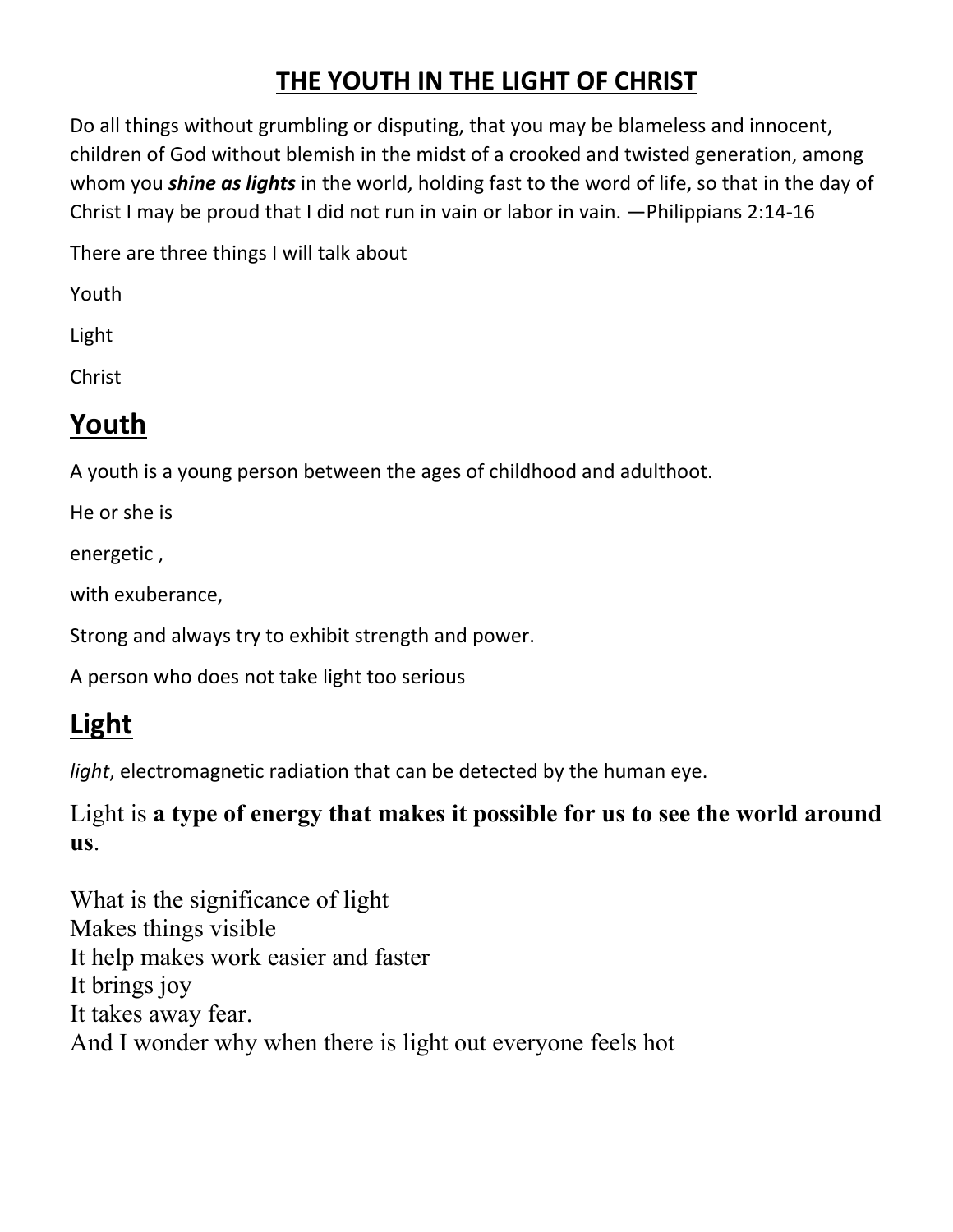- **1.What kind of car would Jesus drive?** A Christler.
- 2. **What did the classmate say when asked why they kept walking next to the same person at school?** "I was told I'm supposed to walk by Faith!
- 3. Our fourth grader celebrated his birthday on crutches, so he couldn't carry the cupcakes into school without help. I asked our sixth-grader, Noah, to help his brother carry them in. "I could," he said, "but I'd prefer not to." Spotting a teaching moment, my husband asked Noah, "What would Jesus do?" Noah answered, "Jesus would heal him so he could carry his own cupcakes." *—Rachel Nichols*
- 4. In the foyer(**a large entrance**), of a church, a young boy was looking at a plaque with the names of men and women who had died in various wars. He asked the pastor, "Who are these people?" The pastor said, "Those are members from our church who died in the service." The boy asked, "The first service or the second service?"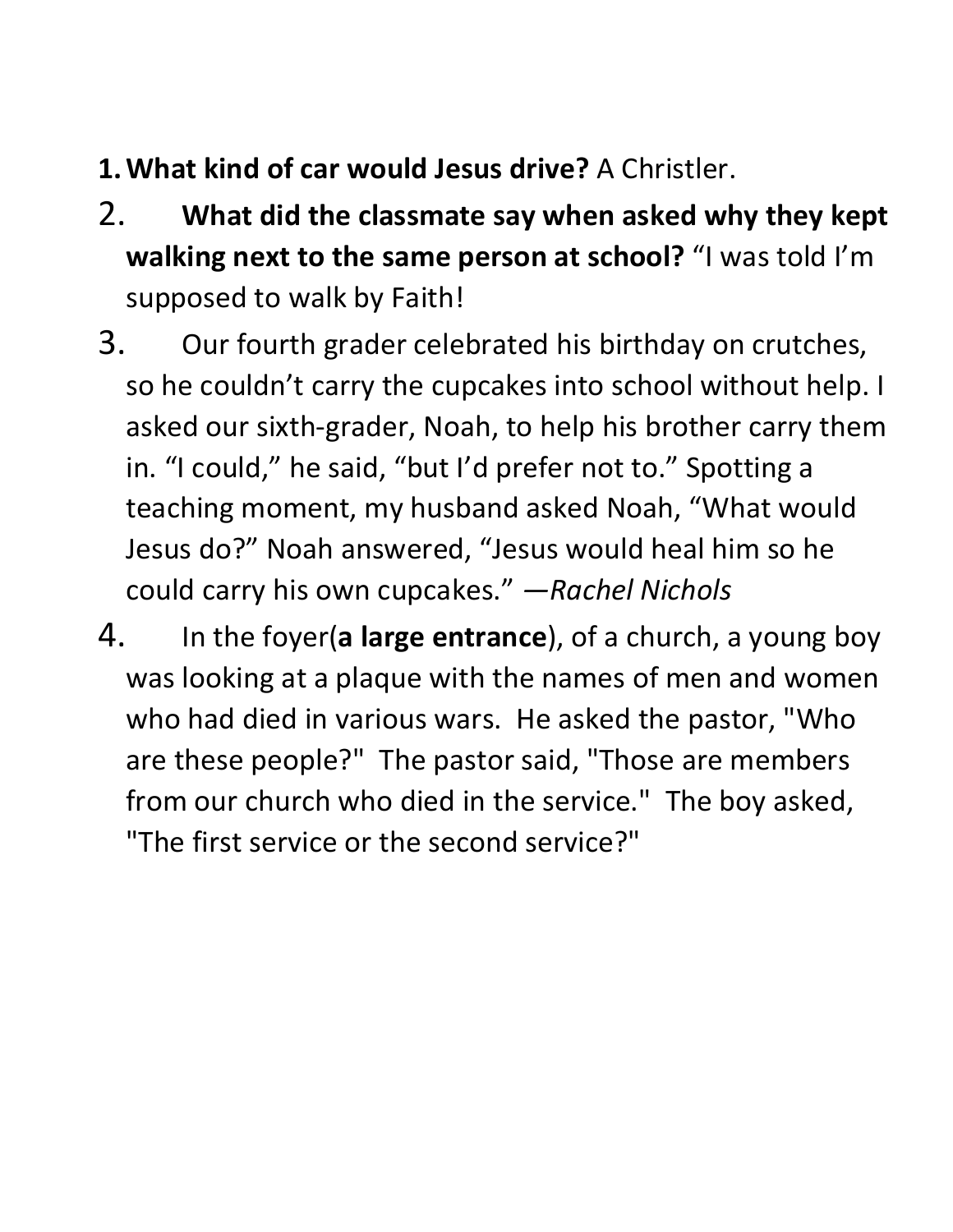### **Jesus**

The only son of God.

the Gospel of John, Jesus is called "the true light, which gives light to everyone" (John 1:9).

Throughout the New Testament, the followers of Jesus are called to be lights in the darkness.

CHARACTORISTICS OF A YOUTH IN THE LIGHT OF CHRIST

1. make no provision for the flesh- But put on the Lord Jesus Christ, and make no provision for the flesh, to gratify its desires.( to *fulfil* the lusts *thereof*.) .( Romans 13:14)

#### *the Greek word for flesh (sarx) refers to the sinful state of human beings,*

"cast off the works of darkness and put on the armor of light" (Romans 13:12).

- 2. Admired by the people around him- Matthew 5:16 In the same way, let your light shine before others, that they may see your good deeds and glorify your Father in heaven.
- 3. He/she becomes a yard stick
- 4. He becomes a pace setter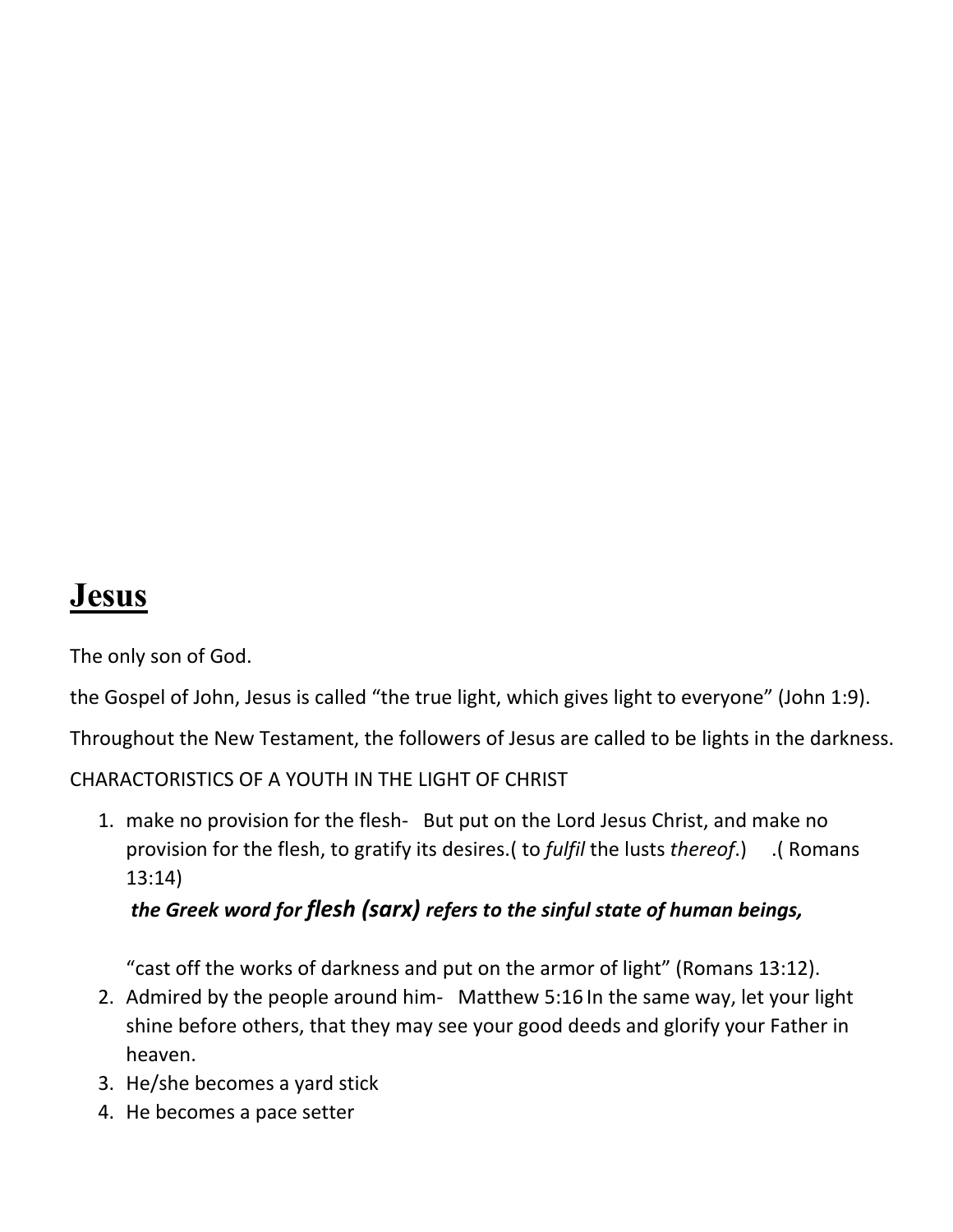**What makes light never to shine**

**When it is disconnected from the source- Jesus**

**When there is no channel -You**

**When its in a bad environment- Sin**

### **So how exactly do you shine?**

Do not be conformed to this world … —Romans 12:2a, ESV

"Being a light" sounds great, doesn't it? But it's also a little abstract.

#### **HOW EXACTLY DO YOU BECOME THIS BRILLIANT LIGHT TO PEOPLE AROUND YOU?**

Here are 4 practical tips:

- **1. Be careful what you say.** The Bible calls the tongue "a restless evil, full of deadly poison" (James 3:8).
	- Maybe a parent once told you, "If you don't have anything nice to say, don't say anything at all.
	- Words are powerful and can be used for good or bad.
	- Let no corrupting talk come out of your mouths, but only such as is good for building up, as fits the occasion, that it may give grace to those who hear" (Ephesians 4:29)...
- **2. Consider your entertainment.** Where do you go for fun?
	- What shows or movies do you watch?
	- What kind of music do you listen to?
	- you go to the same places, watch the same things or listen to the same music if Jesus were sitting next to you? Or would you be embarrassed?
- **3. Use social media wisely.**
	- People are watching what you post, whether they interact with your posts or not.